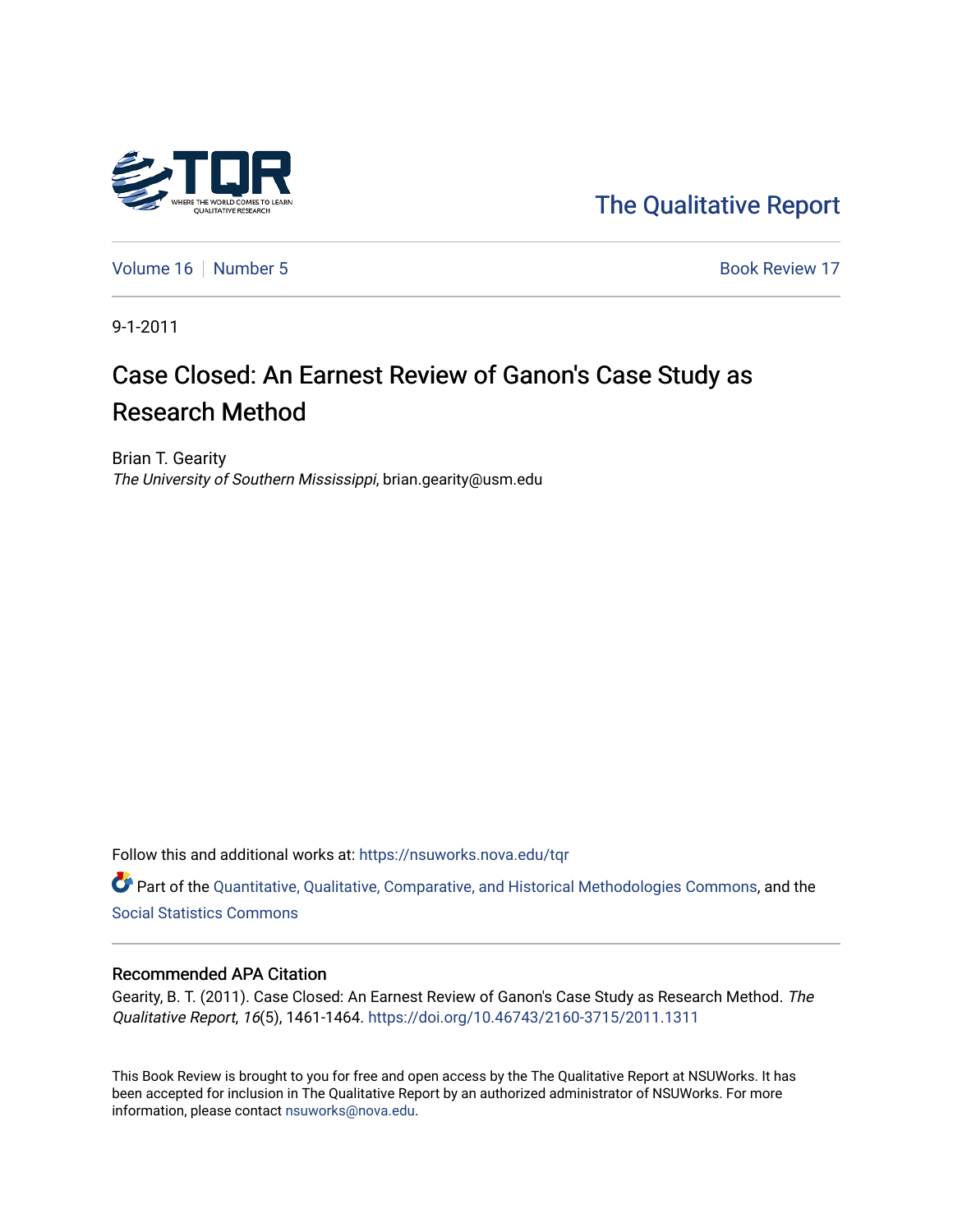

# Case Closed: An Earnest Review of Ganon's Case Study as Research Method

# **Abstract**

Gagnon's (2011) text is the most recent contribution to the growing corpus of knowledge on case study research. As a whole, the text contains all of the typical parts one would expect in an introductory text on case study research. The text begins with a brief discussion of paradigms and epistemologies and then gives way to issues of reliability and validity. Next, the reader is taken through a "step-by-step" approach to case study research with chapters on data collection, analysis, interpretation and writing reports. Drawing upon his own experiences using case study method, Gagnon identifies enduring concerns and provides several practical tips for the novice researcher. However, the text could be improved by a clear definition of case study and a lucid explanation of the relationship between methodologies and methods

# Keywords

Case Study, Method, Management, Qualitative Research, Constructivist

### Creative Commons License



This work is licensed under a [Creative Commons Attribution-Noncommercial-Share Alike 4.0 License](https://creativecommons.org/licenses/by-nc-sa/4.0/).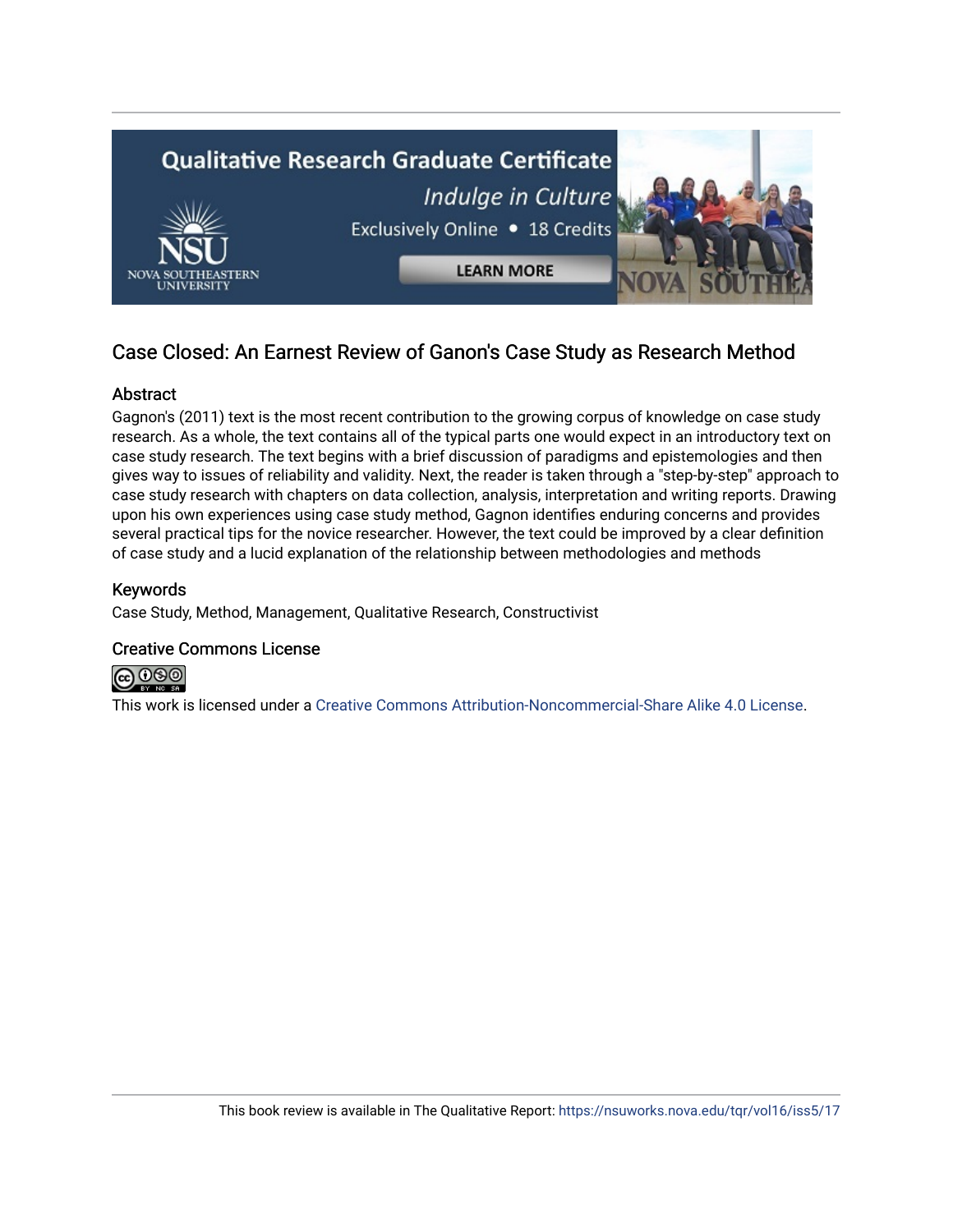# **Case Closed: An Earnest Review of Gagnon's Case Study as Research Method**

# Brian T. Gearity

The University of Southern Mississippi, Hattiesburg, MS, USA

*Gagnon's (2011) text is the most recent contribution to the growing corpus of knowledge on case study research. As a whole, the text contains all of the typical parts one would expect in an introductory text on case study research. The text begins with a brief discussion of paradigms and epistemologies and then gives way to issues of reliability and validity. Next, the reader is taken through a "step-by-step" approach to case study research with chapters on data collection, analysis, interpretation and writing reports. Drawing upon his own experiences using case study method, Gagnon identifies enduring concerns and provides several practical tips for the novice researcher. However, the text could be improved by a clear definition of case study and a lucid explanation of the relationship between methodologies and methods. Keywords: Case Study, Method, Management, Qualitative Research, Constructivist.* 

Why am I here? What is knowledge? How should one live an ethical life? The most arduous of philosophers may dwell on these issues for a lifetime. Also taking up these concerns are scientists or researchers, particularly qualitative researchers. For myself, I can remember having an existential curiosity long ago as a child, but graduate school provided a focused and guided opportunity to explore how qualitative researchers have developed methodologies to produce knowledge. I was introduced to case study research design and methods during a course bearing that name in graduate school. Through the work of Stake (1995), Merriam (1998), and Yin (2003), we discussed enduring questions and essential concepts such as "what is a case," "why do case study," as well as data collection and analysis methods. This past year I was also embarking on a descriptive case study of Major League Baseball strength and conditioning coaches and their coaching practices. The research design would be case study, drawing primarily upon Stake (2006) and secondarily Yin. This brief historical context provides the backdrop for this review. In earnest, when I saw *The Qualitative Report* had a new case study book (Gagnon, 2010) available for review I was intrigued.

No sooner had I seen the front cover, however, than I became bothered by the title, *The Case Study as Research Method: A Practical Handbook*. For me, case study is a design (i.e., framework, structure), not a method (i.e., tools, steps, and procedures). Thinking perhaps I was being nitpicky, I attempted to *bracket out* (Husserl, 1962) the front cover to open myself up to the text. The table of contents was next. The *chapters* were not called by that name, but are labeled *stages*, which could be seen as conveying the message that the research process (i.e., case study), is a linear process. This is a far cry from Stake (1995) who talks about case study in its "complexity" and "particularity" (p. xi) and Merriam's (1998) belief that this design is best suited to gain an "in-depth understanding of the situation and meaning for those involved" (p. 19). Indeed, it is a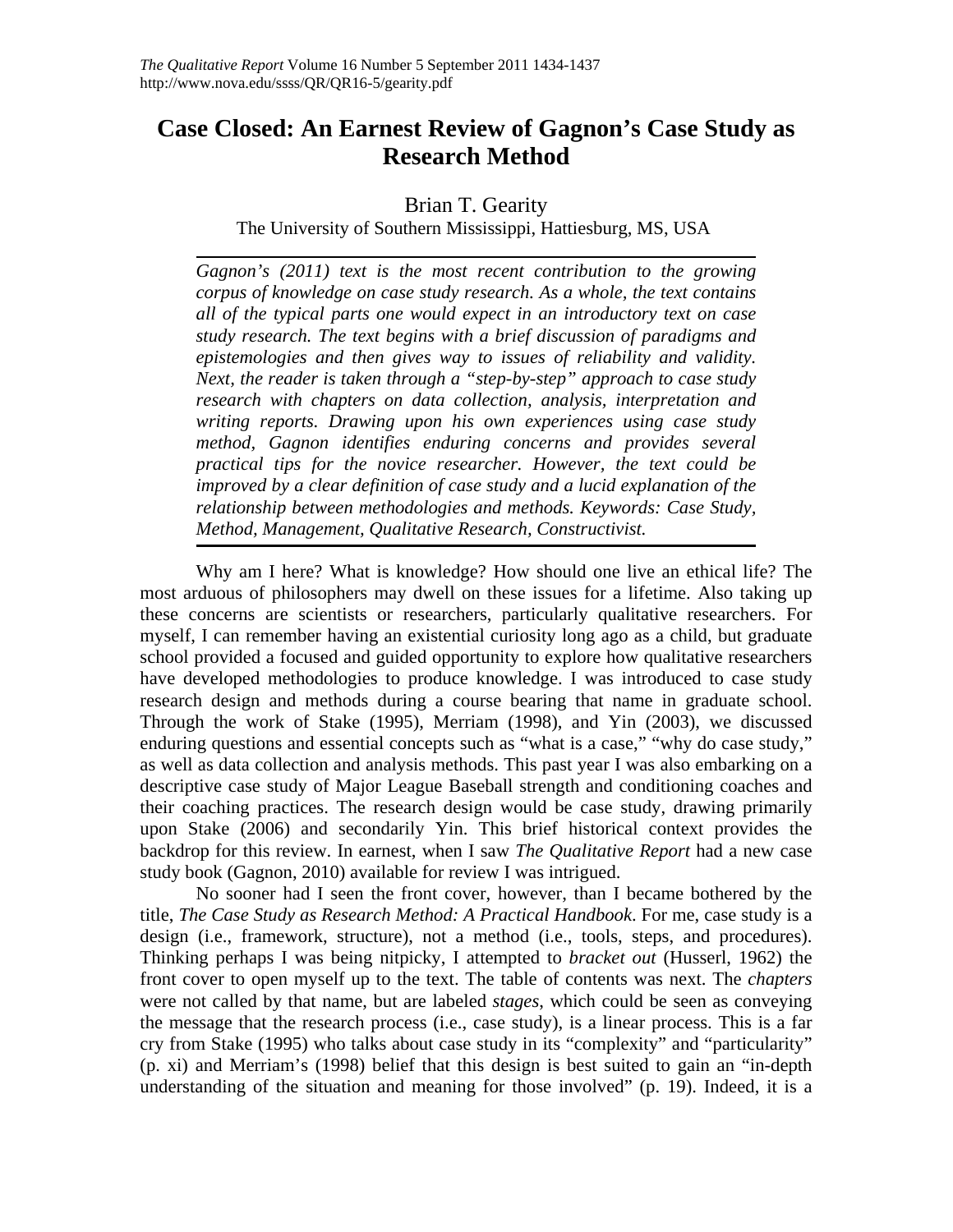challenge for authors to write clearly and orderly, without being reductionistic, misleading, or failing to convey important details and interrelationships.

Beginning with stages (read chapters) on "assessing appropriateness and usefulness," "ensuring accuracy of results," and "preparation," the organization of the book is also different than most introductory research texts, but in a good way. The thoughtful researcher needs to have an understanding of paradigms and epistemologies before being unleashed to do empirical research. The rest of the text proceeds in typical format with chapters on how to collect, analyze, interpret, and report research. By beginning with some foundational epistemological issues from the outset, Gagnon (2010) is to be applauded for not reducing issues of knowing and research to methods and procedures. Unfortunately, this discussion struck me as somewhat unclear and contradicting. For example, upon citing the *advent of postmodernism* as a challenge to truth and knowledge, Gagnon immediately proclaims, "thus while I have defended the qualitative approach to research, I also believe it must meet the same requirements as the quantitative approach" (p. x). So, although he recognizes postmodernism, Gagnon seems to reconstruct critical realist criteria for truth and knowledge claims. As I struggled to interpret the meaning of the introduction, I appreciated the author's attempt to address topics and terms related to the purpose of research, research design, sampling, and the uses of case study. In the end, however, case study is never operationally defined; as opposed to Stake (2006) who notes at the outset of his text, "A case is a noun, a thing, an entity..."  $(p. 1)$ .

Gagnon (2010) begins stage one, "assessing appropriateness and usefulness," by challenging the reader to identify their paradigm as being constructivist, or anything else. He argues that a social constructivist view of case study, as well as qualitative research in general, is best suited to understand constructed realities that are historically situated, multifactorial, and involve the complex interaction between self and environment. (Gagnon's approach to case study is solely qualitative; he does not see case study as a design that permits both qualitative and quantitative data.) Then, the researcher should identify the research problem and determine if the research is exploratory or of the "raw empirical type" (p.15). The difference between the two, Gagnon identifies, is a matter of the researcher's preliminary ideas and conceptions on the research topic. Stage two, "ensuring accuracy of results," provides a rather post-positivist perspective on criteria used to evaluate whether a study has been conducted with rigor. The material on internal and external reliability and validity is quite thorough and the list and steps offered are in line with a post-positivist approach. In this section, it might have been helpful to readers to include a definition of triangulation on page 35; and several paragraphs of one to two sentences in length are distracting.

 Stage three, "preparation," takes up the issue of framing the research question in the existing literature and the use of a theoretical framework. Furthermore, the reader is advised to choose the type of case study (single vs. multiple) and consider becoming familiar with the potential site, and data collection and analysis methods before beginning the study—good advice indeed. The chapter begins with a discussion of how to identify a research question (existing knowledge gap, need or the researcher's experience) and whether or not to be guided by an existing theoretical framework or to do more of a grounded theory approach. At the end of the chapter, Gagnon (2010) advises that the subjects (the term he uses rather than participants) should be, "enthusiastic about the idea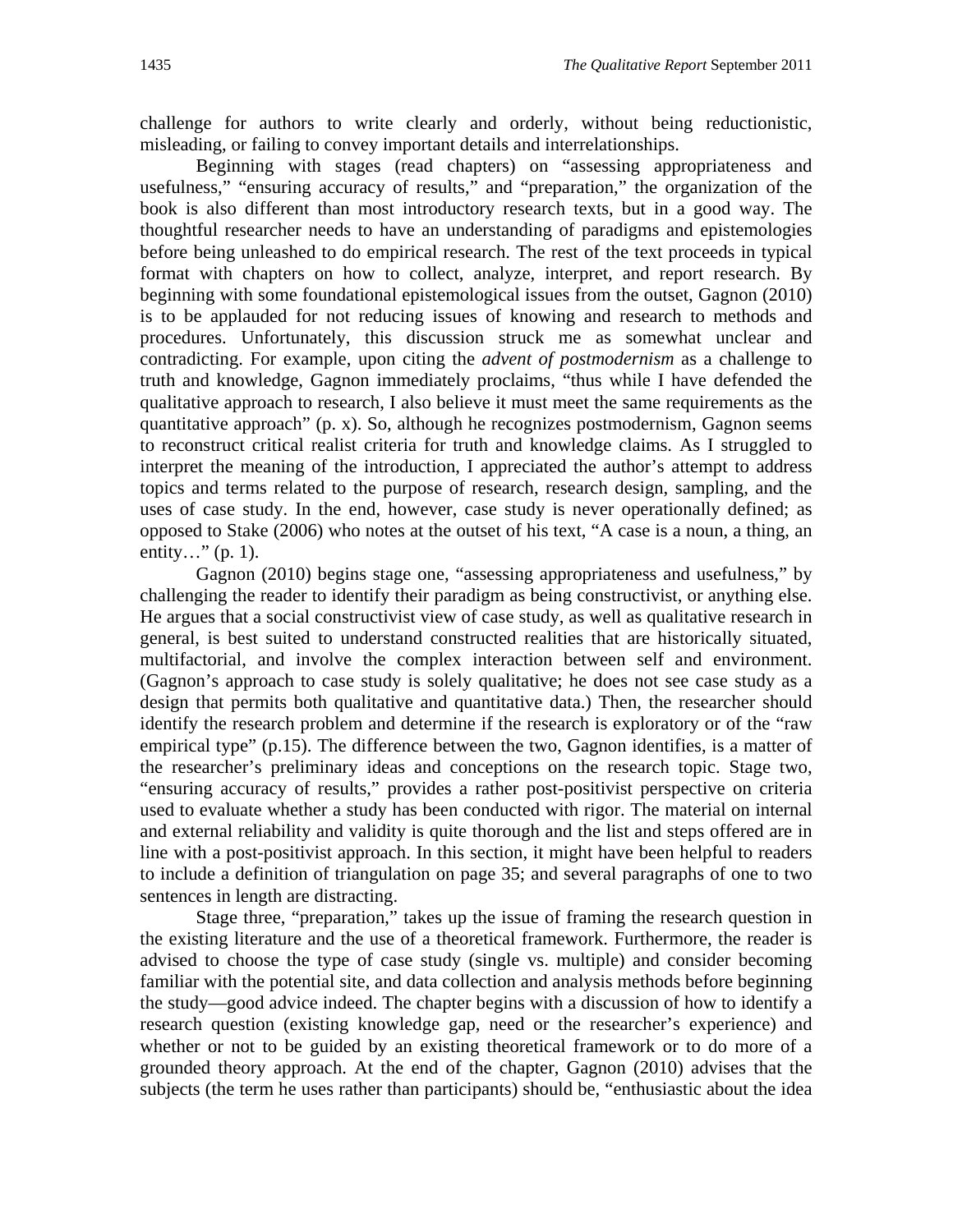of participating in the study and prepared to accept some experimentation and trial-anderror" (p. 48). This section of the text points to the way that bias, history, culture, context, an autonomous subject, and the subject's motives may influence a study, and seemed somewhat at odds with the earlier post-positivist claims about reliability and validity.

 Stage four, "selecting cases," and stage five, "collecting data," present further prescriptive advice pertaining to the researcher's relationship with the site, subjects, and power and politics (not his words) of data. The reader is introduced to the different sources and types of data such as observation, interview, and document. Gagnon (2010) provides several practical "tips" and refers back to his own experiences for examples. In stage six, "analyzing data," and stage seven, "interpreting data," he discusses how to code data which will eventually lead to creating a description of the case. Next, he discusses how the interpretive process is used to create possible explanations. Gagnon recommends that these explanations should be checked against the data to ensure their validity and that rival hypothesis should be eliminated. This latter point seems to run counter to the earlier discussion of multiple realities and epistemologies of constructivism. A discussion of how to use an existing theoretical framework or develop a grounded theory is intertwined with the observation that the investigator's *creativity and imagination* are involved in interpretation. This section also includes a brief mention of (qualitative?) factor analysis procedures and determining causality, both of which would benefit from greater development.

 In stage eight; "reporting results," there are again a few tips on how to write the report such as creating an outline, memos, drafts, and the use of *storytelling.* Gagnon (2010) wraps up the conclusion by stating the aim of the "handbook" was to help the reader determine if case study is appropriate for them and to equip the reader with a stepby-step guide that is "comprehensive." For me, providing a clearer definition of case study would assist the reader in making an informed choice about the use of this research design; also, the step-by-step approach seemed rather prescriptive for the qualitative researcher guided by flexible or emerging design and methods. The complexity of the research process and the pros and cons of various approaches gave way to stages, steps, and tips. Gagnon notes, "The steps in this handbook describe the specific activities that should be carried out in order to produce evidence and theory that are clear, logical, and irrefutable, in keeping with the scientific method" (Gagnon, p. 104). What would Foucault or any of the so-called poststructuralist/postmodern authors think of such an Enlightenment concept?

 Writing is hard work and publishing requires courage—it leaves one vulnerable to critique. I give credit to Gagnon (2010) and others who have completed lengthy texts. I have tried to give an earnest account by reading the text multiple times and providing a detailed, constructive critique. I hope that students interested in case study will review the most recent work of Merriam (2009), Stake (2005, 2006), and Yin (2010), as well as this text, in order to achieve a comprehensive perpsective on case study research.

#### **References**

Gagnon, Y.-C. (2010). *The case study as research method: A practical handbook*. Quebec: Presses de l'Universite du Quebec.